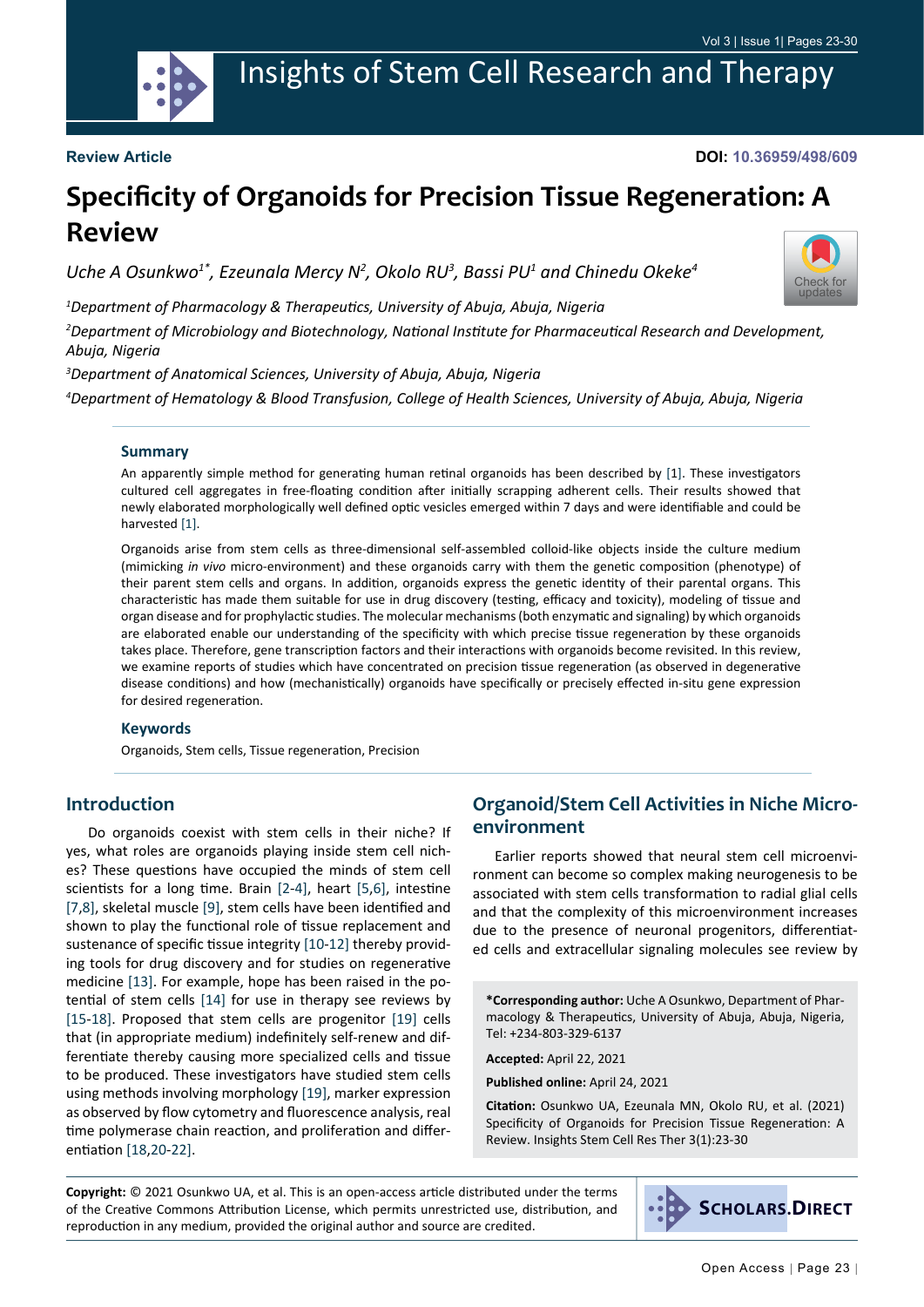[[23,](#page-5-10)[24](#page-5-11)]. It has also been reported that cord blood-borne fibroblasts are capable of independent re-assembly and formation of hematopoietic stem cell niche [[25-](#page-5-12)[27](#page-5-13)]. Stem cell niche is reported to be associated with quiescence to enable lifelong tissue maintenance and premature exhaustion protection see review by [\[28](#page-5-14)] and that mechanical forces operating in the niche center on transcription factors as well as chromatin remodeling enzymes engaging in gene expression see review by [\[29](#page-5-15)]. Stem cell microenvironment could therefore be a localized portion where cell identification for sorting based on similarity, re-assembly, transformation into pre-organoids, organoidogenesis [\[12\]](#page-4-8) and differentiation into new tissues takes place [\[30](#page-5-16),[21\]](#page-5-17).

Signaling within stem cell environment has been known to be relevant to their proliferation, differentiation and sustenance of these activities including process of transcription and role of transcription factors [[31-](#page-5-18)[35](#page-5-19)]. In their review on mechanisms of stem cell self-renewal, [\[36](#page-5-20)] stated that cell-extrinsic signals from the niche microenvironment controlled cell-intrinsic mechanisms thereby maintaining and controlling stem cell functions in tissues. Therefore, it is imaginable that the signaling relationship between stem cells in the niche and those of stem cells in tissues remain sustained. Hematopoietic stem cells [\[26](#page-5-21)], for example, have been described to be present in an anatomical location described as the hematopoietic stem cell niche see review by [\[37\]](#page-5-8). Signaling molecules have been identified for neural stem cells within a microenvironment and such signals as retinoic acid and fibroblast growth factors [\[38](#page-5-22)] are included. In a culture medium containing Activin A, mouse epiblast stem cells caused self-renewal of epiblast stem cells through direct activation of Nanog (a transcription factor) [[39\]](#page-5-23).

For organoids, the possibility of their satisfying the expectation of specific tissue regeneration has been reviewed [[40,](#page-5-24)[41](#page-5-25)] for drug discovery and disease modeling [[41-](#page-5-25)[46](#page-5-26)]. Organoids of various stem cell types possessing the capability of memory retention of the genetic composition of their organs [[10,](#page-4-7)[47](#page-5-27),[48](#page-5-28)] have been identified and proposed to be potentially useful in serving as a template for in-situ tissue regeneration [\[11,](#page-4-10)[16](#page-5-29),[41](#page-5-25)[,46](#page-5-26),[48](#page-5-28)] and for experimental purposes [[41\]](#page-5-25). Organoids also ensure genomic stability [[49](#page-5-30)[,50\]](#page-5-31). Organoids have been made from stem cells for many organs see editorial by [[45\]](#page-5-32). These *in-vitro* generated 3D self-assembly of stem cells which possess the three germ layer components [\[51](#page-5-9)] have been described for the hematopoietic and endothelial system [\[26](#page-5-21),[27](#page-5-13),[52\]](#page-5-33), cardiomyocytes [\[5](#page-4-2),[6](#page-4-3)], human somatic cells [[53\]](#page-5-34), intestine [[7](#page-4-4),[8,](#page-4-5)[10](#page-4-7)] and brain [\[2](#page-4-0)[-4](#page-4-1),[11](#page-4-10)]. Specifically, organoids of human origin have been generated and reported for kidney [[54\]](#page-6-8), stomach [\[55](#page-6-9),[56\]](#page-6-10), intestine [\[57](#page-6-11)], lung [[58\]](#page-6-12), brain [[11,](#page-4-10)[59](#page-6-13)], and eyes [[60\]](#page-6-14) and these organoids have all shown the major characteristics of organoids including genetic similarity [[61\]](#page-6-15) and morphological resemblance of their parent organ [[61\]](#page-6-15). Organoids produced from skeletal myoblasts, reversibly secreted bioactive compounds and have been suggested to be an improved method of muscle gene therapy [[30\]](#page-5-16). Various translational applications of organoids derived from adult stem cells have been reviewed [[41](#page-5-25)[,62](#page-6-16)]. Also, stem cell-derived self-organizing three-dimensional organoids are thought to have a significant place in respiratory diseases research and development [\[63](#page-6-0)]. Finally, from their review of single-cell transcriptomics on organoids, [\[64\]](#page-6-1) have suggested that a merging of organoid and single-cell genomics studies will augur well for precision medicine of tomorrow. Therefore, application of organoid culture technology and development to studies on cancer pathology and conventional pharmacological studies [[17](#page-5-7)[,65](#page-6-2),[66](#page-6-3)] will also augur well for development of precision tissue regeneration.

## **Organoidogenesis and Signaling Pathways**

The mechanisms for elaboration of organoids and their inherent memory (recapitulation) of the genetic composition of their organs [\[67](#page-6-4),[68](#page-6-5)] from within stem cell niches such as the hematopoietic stem cell niche [[22,](#page-5-6)[37](#page-5-8)] or the spermatogonial stem cell see [\(Figure 1](#page-2-0)) [\[14,](#page-5-1)[19](#page-5-4)] may be determined and explainable by recalling the process of transcription and how transcription factors participate in development of stem cell pluripotency. In the opinion of [\[51](#page-5-9)], presenting growth factors and signals to pluripotent stem cells creates opportunity for differentiation and morphogenesis as well as consequent organoidogenesis. These investigators also maintained that Wnt, FGF and retinoic acid (RA) are some of the factors that support patterning and morphogenesis [\[51](#page-5-9)] in stem cell development. In a report based on their study of Wnt/b-Catenin signaling during stem cell proliferation in Murine intestine, [[69\]](#page-6-6) pointed out that Wnt/b-catenin signaling and stem cell proliferation caused an increase [[69\]](#page-6-6) following depletion of cystic fibrosis transmembrane conductance regulator (Cftr). Again, starting with human embryonic stem cell derived intestinal organoids possessing gene expression patterns that generated human duodenum or ileum depicting regional specification of the developing human intestine [\[67](#page-6-4)], these authors showed that active FGF and WNT signaling was associated with organoids which possessed gene expression patterns that generated human duodenum or ileum suggesting regional specification of the developing human intestine [\[67](#page-6-4)]. By analyzing regulatory networks of murine small intestinal organoids, [[12\]](#page-4-8) suggested that multifactorial mechanisms may be involved in genetic rearrangement which gives rise to inflammatory bowel disease.

In another study, [[70\]](#page-6-7) reported that receptor-interacting protein kinase 3 was strongly associated with cellular mechanisms for reprogramming mouse embryonic fibroblast cells into induced pluripotent stem cells elaboration making these investigators to suggest that receptor-interacting protein kinase 3 removal was associated with markedly reduced reprogramming of induced pluripotent stem cells [[70\]](#page-6-7). It is apparently suggested from here that in the presence of necroptosis kinase (receptor-interacting protein kinase 3), both programmed cell death and induction of reprogramming of pluripotent stem cells take place (possibly simultaneously). A specific study that relates transport nucleic acids to cellular pathobiology can be found in [[12\]](#page-4-8) who reported that by profiling mRNA, microRNA and other RNA expression, they were able to observe that differential differentiation of Paneth cells and goblet cells contributed to aetiology of inflammatory bowel disease.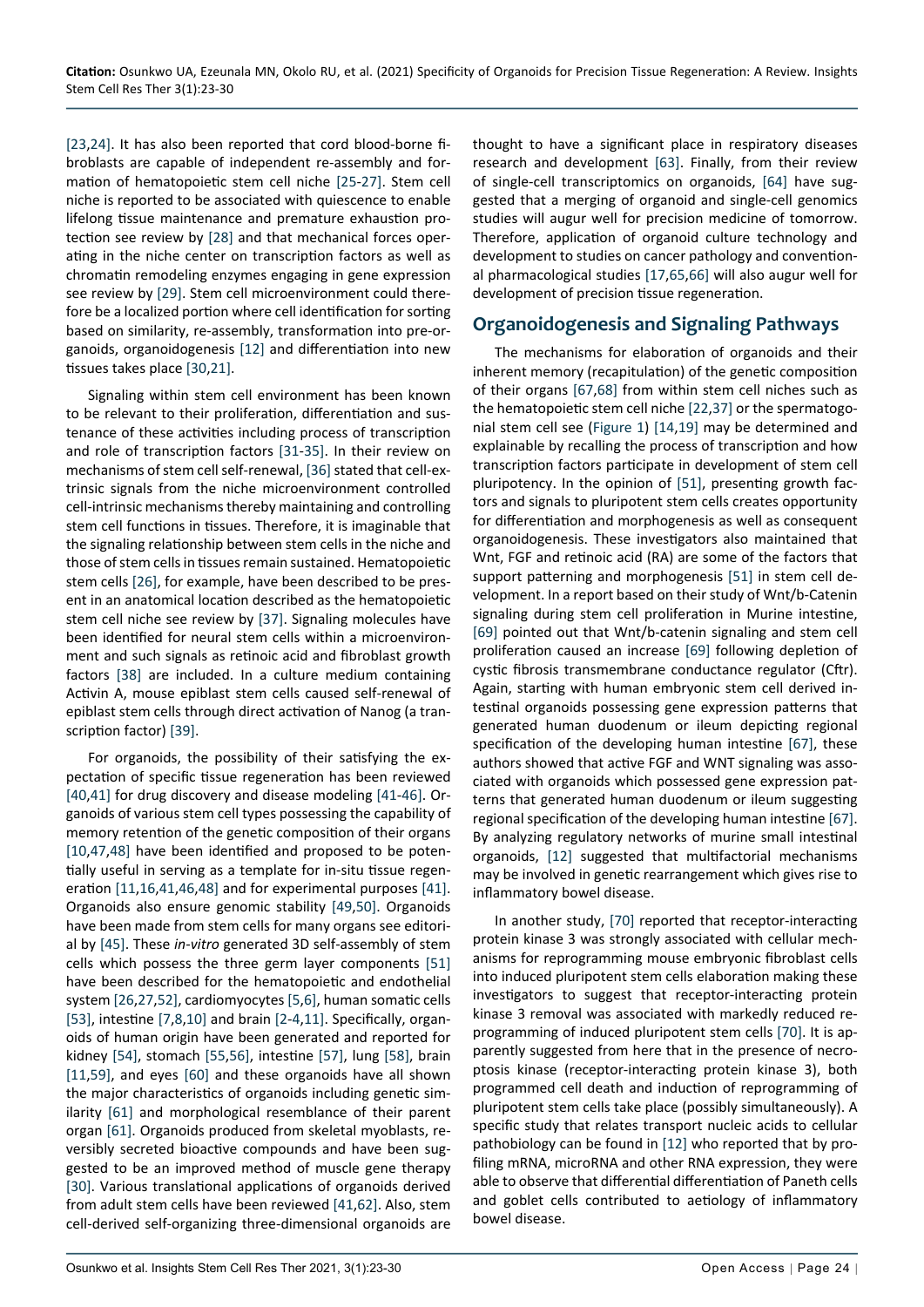

Day 0: Single spermatogonial stem cell (SSC).



Day 3-5: Pre-Proliferation SSCs



Day 5: Proliferated SSCs. (3 steps of proliferation).



Day 7: Pre-organoids (post prompt for organoidogenesis. Cells are no longer spheroid).



Day 15: Organoids in culture (prompted with retinol, 2 steps of organoidogenesis).

Figure 1: Illustrating position of organoids in organoidogenesis. Photomicrographs showing developmental days 0-5 were prepared using locally adapted Mezo stain [[19,](#page-5-4)[14](#page-5-1)] while those for days above 5 were prepared using Evans Blue (Standard Fluka). Microscope eye piece was interfaced with a camera and computer output for higher than normal magnification.

The point of emphasis here is the role of identified signaling process that initiates and/or supports stem cell proliferation. Recall that stem cell proliferation precedes organoidogenesis [\[10](#page-4-7),[11](#page-4-10)[,22\]](#page-5-6) because organoids are derived from gene-signaling-directed self-assembly of like-stem cells. In a study on the role of several signaling factors in niche-regulated stem cell renewal to give rise to elaboration of organoids (enteroids from small intestine and colonoids from the colon), these investigators described an *in vitro* organ-like culture system for growth and maintenance of human enteroids and colonoids from the gastrointestinal tract [[10](#page-4-7)]. In another report, mass cytometry has been used for multiplexed single-cell analysis of post-translational modification signaling networks and the results showed the presence of cell-type and cell-state specific signaling networks in stem cells during

<span id="page-2-0"></span>Ĩ

development of intestinal organoids [\[71](#page-6-17)].

In liver organoids, paracrine signals of mesoderm origin have been reported to support maturation of the hepatocyte [[72](#page-6-18)[,73\]](#page-6-19) have also reported hepatobiliary organogenesis in which in-vitro elaborated hepatobiliary organoids recapitulated and expressed structural and functional properties of hepatic and biliary organs. They further stated that their laboratory method did not involve use of exogenous cells or genetic manipulation [\[73](#page-6-19)]. In a study of the causal relationship between hematopoietic progenitors and erythropoiesis in perivascular niche of bone marrow, [[22](#page-5-6)] reported that one of the reasons for the observation of LepR+ cells being one hundred fold more frequent than hematopoietic stem cells was the requirement of LepR+ derived stem cell factor for maintenance of c-kit+-restricted hematopoietic progenitors [\[22](#page-5-6)].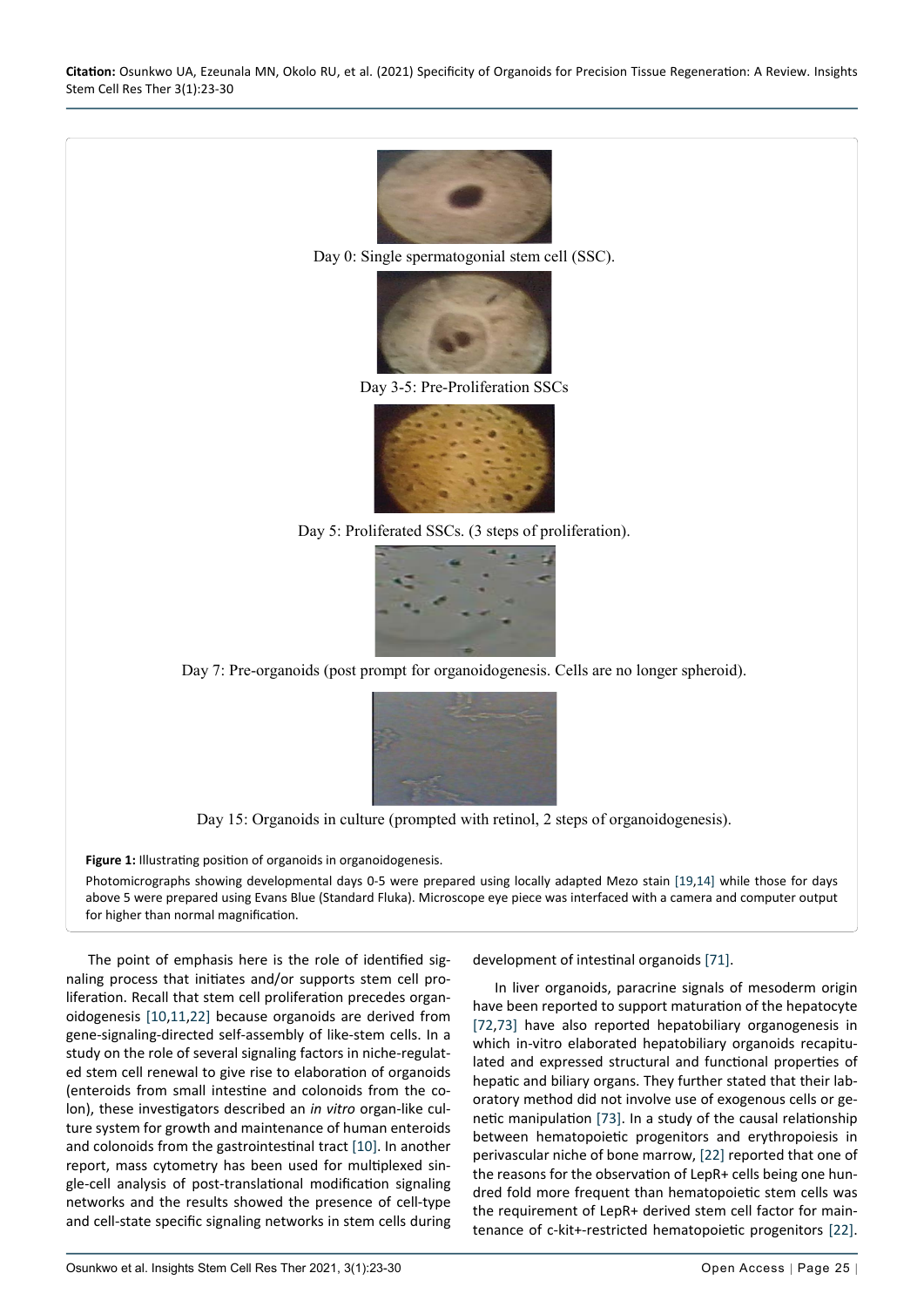These investigators further reported the possibility of cellular specialization within the perivascular niche where endothelial cell stem cell factor was mostly required for production of hematopoietic stem cells [[22\]](#page-5-6). Again, reversible loss of signaling pathway secondary to age-related failure of regenerative potential of mouse skeletal muscle fibro-adipogenic progenitors has been reported [[74\]](#page-6-26). These authors suggest that transplantation of fibro-adipogenic progenitors sourced from young animals reversed the pathology and could serve as a treatment modality for purposes of myogenic rejuvenation.

Differentiation of human embryonic stem cells (hESCs) into thalamic organoids has been reported [\[75](#page-6-29)]. These investigators also reported that RNA sequencing of single-cells showed that thalamic organoids recapitulated development of the thalamus. Similarly, it has been reported that organoid system caused the differentiation of human pluripotent stem cells into T cells, a process that is highly relevant to autologous T cell immunotherapy [[76](#page-6-30)]. These researchers further reported that their methodology was efficient for production of functional, mature T cells from human pluripotent stem cells.

## **Biochemical Mechanisms in Organoid Specificity**

It is true that natural molecular biology mechanisms of protein synthesis and macromolecule designing and fabrication are also part of tissue repair process. [\[34\]](#page-5-35) in an early review article have observed that microRNA pathway components in nuage (a germline organelle) are necessarily required for MicroRNAs (thought to regulate post-trascriptional gene expression) regulatory function. However, using organoids in experimental tissue repair studies provides an opportunity for further understanding of the "central dogma of molecular biology". In the review on organoid engineering arising from stem cells, [[77\]](#page-6-31) proposed that *in vitro* re-creation of processes involved in human morphogenesis can lead to creation of tissue-like structure formation [\[77](#page-6-31)]. Similarly, [\[78](#page-6-32)] in their own review have suggested that biochemical and biophysical properties of engineered matrices are adjustable to supporting development and maturation of organoid cultures. *In vitro* generated skeletal muscle organoids have long been suggested to be a possibility for use as gene therapy and this suggestion arose from the observation of reversibility of the effects of experimentation in gene therapy [\[30](#page-5-16)]. Nicotinamide riboside (NAD+ potentiating agent) has been reported to decrease mitochondrial activity by increasing its clearance thereby markedly increasing hematopoietic stem cell progenitor pool [[79\]](#page-6-33) and these investigators suggested the potential use of nicotinamide riboside in management of hematological failure secondary to chemotherapy or radiotherapy [\[80](#page-6-20)].

Lewis, et al. [\[80](#page-6-20)] have reported that organoids retained the biological clock of the cell and is measurable using epigenetic clock (biomarker). The possibility of organoids deploying innate biochemical mechanisms for achieving this observed retention exists. These investigators reported that DNA methylation patterns manifested gastrointestinal segment-related differences and that stem cell enriched organoids from the small intestine and those from the colon deferentially expressed epigenetic age [[80\]](#page-6-20). Here, we find that the earlier reports on possible biochemical mechanisms (especially signaling) of organoid functionality holds [[51,](#page-5-9)[67](#page-6-4),[69\]](#page-6-6).

## **Organoids and Tissue Regeneration**

In-situ tissue regeneration or tissue transplantation technology has become necessary because of high demand for replacement. For this and other reasons, organoid formation from stem cell self-reorganization has recently become topical and reports are beginning to emerge on advancement of this technology. Small cystic organoids have been used for the generation of *in vitro* macroscopic intestinal tubes [\[81](#page-6-21)]. These investigators started with cultured mouse intestinal stem cells that gave rise to epithelial organoids which selfaligned and fused to form macroscopic hollow structures reminiscent of intestinal tubes [[81\]](#page-6-21). Again, patient-derived neurons and organoids have been suggested to be useful in drug testing and in comprehension of pathogenesis of Parkinson's disease [\[82](#page-6-22)]. Similarly, starting with human embryonic stem cell-derived intestinal organoids, [[67](#page-6-4)] showed that active FGF and WNT signaling was associated with organoids possessing gene expression patterns that generated human duodenum or ileum depicting regional specification of the developing human intestine [[67\]](#page-6-4). Likewise, [[21\]](#page-5-17) have reported that epithelial cells originating from the lung could be grown in appropriate culture medium to result in organoids and this process can be done for human or mouse lungs.

Mouse mammary organoids derived from basal mammary epithelial cells were capable of milk-production and could be used for research purposes [\[83](#page-6-23)]. In the report of [\[30](#page-5-16)], organoids produced from skeletal myoblasts secreted marked levels of human growth hormone when subcutaneously administered and this result led these investigators to suggest that the organoid production and administration process was an advantageous form of gene therapy for skeletal muscle [\[30](#page-5-16)]. In their report of literature review, [\[84\]](#page-6-24) stated that adult stem cell organoids derived from healthy or diseased epithelium of many organs obtained from malignant, hereditary and infectious diseases patients have been useful in drug development studies which may be beneficial towards development of personalized and regenerative medicine.

Putting to question the reproducibility of cortical organoid generation, [[85\]](#page-6-25) elaborated cortical organoids from many stem cell lines for more than one hundred days and concluded that the consistency and reliability of their methodology would be required for future production for disease modeling and massive differentiation studies [\[85](#page-6-25)]. Brain organoids from stem cells and their relevance in advancement of neurobiology [[74](#page-6-26)], and the generation of intestinal organoids [[8,](#page-4-5)[86](#page-6-27)] have been reviewed.

Temporal relationships have been identified during organoid elaboration and fate determination. For example, in a study of the transformation from endoderm through hindgut spheroids to mature organoids, [\[87](#page-6-28)] reported that 13% of observable spheroids turned out to be pre-organoids which later matured to become intestinal organoids. These authors further reported a variation in cell number, diameter and morphology of spheroids. In considering diameter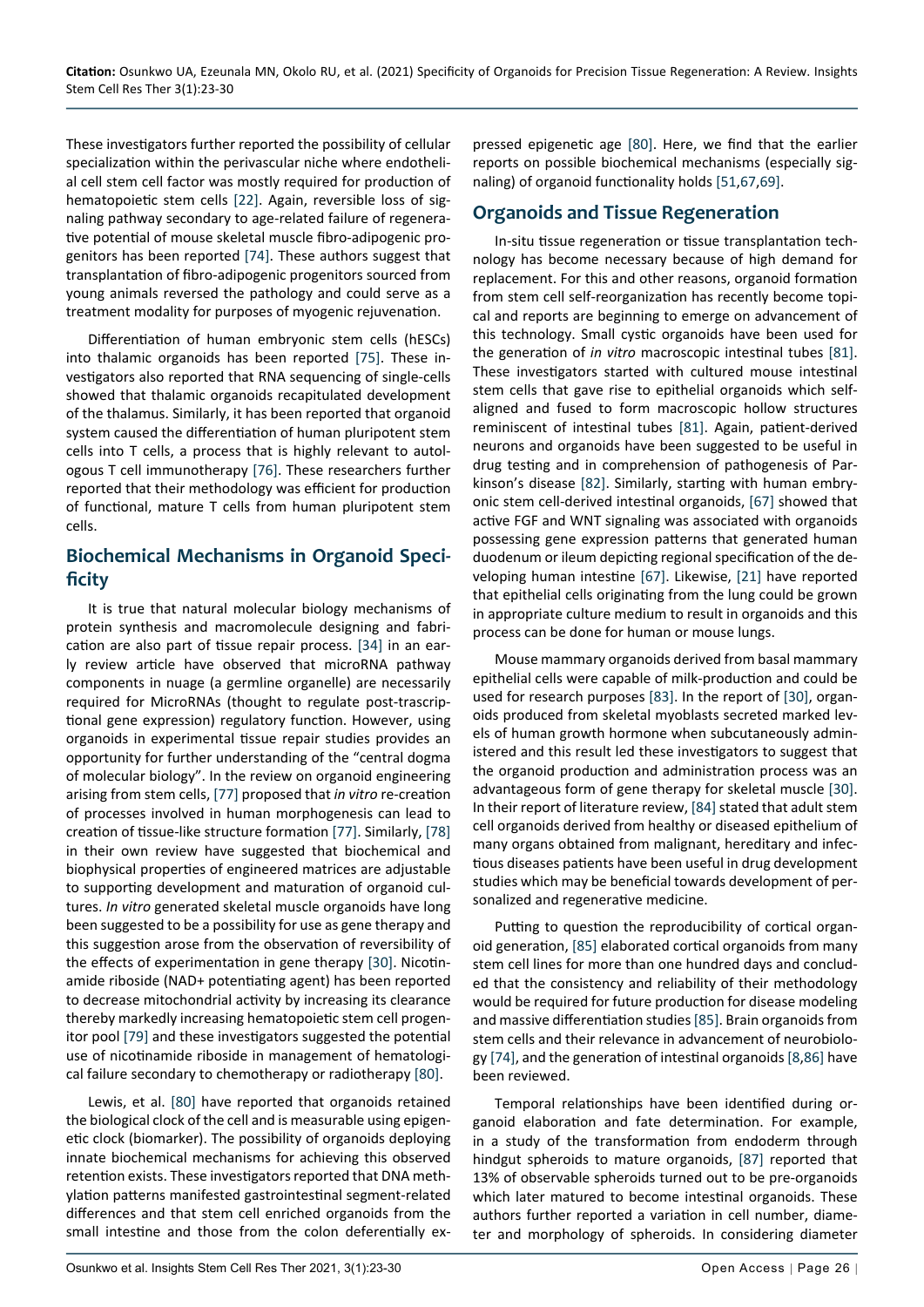and morphology of spheroid inner mass, they concluded that spheroid diameter and inner mass are enriching factors for intestinal spheroid maturation [\[87\]](#page-6-28). Again, it has been shown that a time-dependent effect manifests when human embryonic stem cell-derived intestinal organoids are in contact with active FGF and WNT and a β-catenin stabilizer signaling, and that duration of exposure to the signaling process determines whether human duodenum-like or ileum-like producing organoids are elaborated [[67\]](#page-6-4).

The possibility of formulating organoids and or stem cellular materials including biomaterials [[47](#page-5-27)[,88](#page-6-34),[89](#page-6-35)] and cytoceuticals see review by [\[90\]](#page-6-36) into treatment regimens is gradually becoming realistic. Cytoceuticals derived from biological, non-biological or a combination of both may become readily available and possibly abundant in this decade subject to positive efficacy results from clinical trials. Exciting potentials of organoid technology and its applications in bench and clinical settings have been extensively reviewed by [[62\]](#page-6-16). Other reviews [[30](#page-5-16),[41,](#page-5-25)[47](#page-5-27),[89\]](#page-6-35) also agree that various potential clinical applications of organoid technology was worth the effort in laboratory development. In a review on the possibility of developing salivary gland organoids from stem cells for the treatment of glandular hypo-function and xerostomia (dry mouth syndrome) [\[89](#page-6-35)] pointed out that a possible strategy lies in transplantation of autologous epithelial stem and progenitor cells of salivary gland origin. Similarly, human T cell differentiation (as in thymopoiesis) has been suggested to be a strong potential in the search for stem-cell-based engineered T cell therapies [[91\]](#page-6-37). Again, the possibility of organ fabrication using synthetic or natural biomaterials especially a person's body cells as an intervention strategy to stop-gap supply and demand differences in organ transplants for the future has been suggested [\[88\]](#page-6-34).

Now, these possibilities in cellular genetic and macromolecular rearrangements leading from stem cells to organoids for the purposes of effecting tissue regeneration and correcting disease-related degeneration can be reviewed from the viewpoint of cellular and tissue mis-arrangement that gives rise to disease. For example, [[92\]](#page-7-1) studied gastrointestinal organoids generation from crypt stem cells of healthy controls and those of patients with celiac disease and reported distinct dissimilarities in the phenotypes of organoids as well as significant variations in genetic material expression between these two groups. These investigators concluded that a differential gene expression during epithelial-mesenchymal transition existed among the two study groups and that this differential organoid gene expression might be responsible for the deranged crypt and villus axis in the pathogenesis of celiac disease [[92\]](#page-7-1). Organoids of liver origin made from induced pluripotent stem cells for multiple species are now available for experimental medicine research [\[93](#page-7-2)]. Following a review of several literature materials, the possibility has been suggested that optimized treatment strategies may be targeted for an individual patient [\[94](#page-7-3)] using organoids. Using organoid CRISPR/Cas9 (a defense mechanism of bacteria) precision genome editing technology, [[68\]](#page-6-5) as well as [[84\]](#page-6-24) have stated the possibility of accurately integrating exogenous DNA sequences at gene positions chosen by the investigator. Therefore,

gene therapy in the near future will be boosted by such gene manipulation technologies. The report by [\[95](#page-7-0)] has characterized oral mucosa organoid as being useful in prevention, diagnoses, potential treatment of cancer and in pharmacological screening processes [\[95](#page-7-0)]. These recent reports when put together clarify the establishment of a new human disease and treatment model system.

## **Statement on Conflict of Interest by the Research Team**

Nothing to declare.

## **Acknowledgment**

We hereby acknowledge the support of Nigerian government tertiary education trust fund (TETFUND) Institution (University of Abuja, Abuja) based research grant No. 6 of 2015 and the National Institute for Pharmaceutical Research and Development (NIPRD) pipeline projects research grant (2020) awarded to Principal Investigator, Prof. Uche A. Osunkwo.

#### **References**

- <span id="page-4-9"></span>1. [Regent F, Chen HY, Kelley RA, et al. \(2020\) A simple and efficient](https://www.ncbi.nlm.nih.gov/pmc/articles/PMC7051860/)  [method for generating human retinal organoids. Mol Vis 26: 97-](https://www.ncbi.nlm.nih.gov/pmc/articles/PMC7051860/) [105.](https://www.ncbi.nlm.nih.gov/pmc/articles/PMC7051860/)
- <span id="page-4-0"></span>2. [Pasca SP \(2018\) The rise of three-dimensional human brain cul](https://pubmed.ncbi.nlm.nih.gov/29364288/)[tures. Nature 553: 437-445.](https://pubmed.ncbi.nlm.nih.gov/29364288/)
- 3. [Mansour AA, Goncalves JT, Bloyd CW, et al. \(2018\) An in vivo](https://www.nature.com/articles/nbt.4127)  [model of functional and vascularized human brain organoids.](https://www.nature.com/articles/nbt.4127)  [Nature Biotechnology 36: 432-441.](https://www.nature.com/articles/nbt.4127)
- <span id="page-4-1"></span>4. [Xuyu Q, Song H, Ming G-L \(2019\) Brain organoids: Advances, ap](https://pubmed.ncbi.nlm.nih.gov/30992274/)[plications and challenges. Development 146: dev166074.](https://pubmed.ncbi.nlm.nih.gov/30992274/)
- <span id="page-4-2"></span>5. [Chan KK, Zhang J, Chia NY, et al. \(2009\) KLF4 and PBX1 direct](https://pubmed.ncbi.nlm.nih.gov/19522013/)[ly regulate NANOG expression in human embryonic stem cells.](https://pubmed.ncbi.nlm.nih.gov/19522013/)  [Stem Cells 27: 2114-2125.](https://pubmed.ncbi.nlm.nih.gov/19522013/)
- <span id="page-4-3"></span>6. [Elisa G, Bellin M, Sala L, et al. \(2017\) Three-dimensional cardiac](https://pubmed.ncbi.nlm.nih.gov/28279973/)  [microtissues composed of cardiomyocytes and endothelial cells](https://pubmed.ncbi.nlm.nih.gov/28279973/)  [co-differentiated from human pluripotent stem cells. Develop](https://pubmed.ncbi.nlm.nih.gov/28279973/)[ment 144: 1008-1017.](https://pubmed.ncbi.nlm.nih.gov/28279973/)
- <span id="page-4-4"></span>7. [Munera JO, Sundaram N, Rankin SA, et al. \(2017\) Differentiation](https://pubmed.ncbi.nlm.nih.gov/28648364/)  [of human pluripotent stem cells into colonic organoids via tran](https://pubmed.ncbi.nlm.nih.gov/28648364/)[sient activation of BMP signaling. Cell Stem Cell 21: 51-64.](https://pubmed.ncbi.nlm.nih.gov/28648364/)
- <span id="page-4-5"></span>8. [Daichi O, Yamashita M, Nakanishi A, et al. \(2018\) Generation of](https://pubmed.ncbi.nlm.nih.gov/29615438/)  [intestinal organoids suitable for pharmacokinetic studies from](https://pubmed.ncbi.nlm.nih.gov/29615438/)  [human induced pluripotent stem cells. Drug Metab Dispos 46:](https://pubmed.ncbi.nlm.nih.gov/29615438/)  [1572-1580.](https://pubmed.ncbi.nlm.nih.gov/29615438/)
- <span id="page-4-6"></span>9. Ebert AD, Yu J, Rose FF, et al. (2009) Generation and differentiation of induced pluripotent stem cells from a spinal muscular atrophy patient. Nature 457: 27780.
- <span id="page-4-7"></span>10. [Mahe MM, Sundaram N, Watson CL, et al. \(2015\) Establishment](https://pubmed.ncbi.nlm.nih.gov/25866936/)  [of Human Epithelial Enteroids and Colonoids from Whole Tissue](https://pubmed.ncbi.nlm.nih.gov/25866936/)  [and Biopsy. J Vis Exp 6: 52483.](https://pubmed.ncbi.nlm.nih.gov/25866936/)
- <span id="page-4-10"></span>11. [Bonsang K, Choi B, Yoon K-J, et al. \(2019\) Past, present, and fu](https://pubmed.ncbi.nlm.nih.gov/31564073/)[ture of brain organoid technology. Mol Cells 42: 617-627.](https://pubmed.ncbi.nlm.nih.gov/31564073/)
- <span id="page-4-8"></span>12. [Treveil A, Sudhakar P, Matthews ZJ, et al. \(2020\) Regulatory net](https://pubs.rsc.org/en/content/articlehtml/2020/mo/c9mo00130a)[work analysis of paneth cell and goblet cell enriched gut organ](https://pubs.rsc.org/en/content/articlehtml/2020/mo/c9mo00130a)[oids using transcriptomics approaches. Mol Omics 16: 39-58.](https://pubs.rsc.org/en/content/articlehtml/2020/mo/c9mo00130a)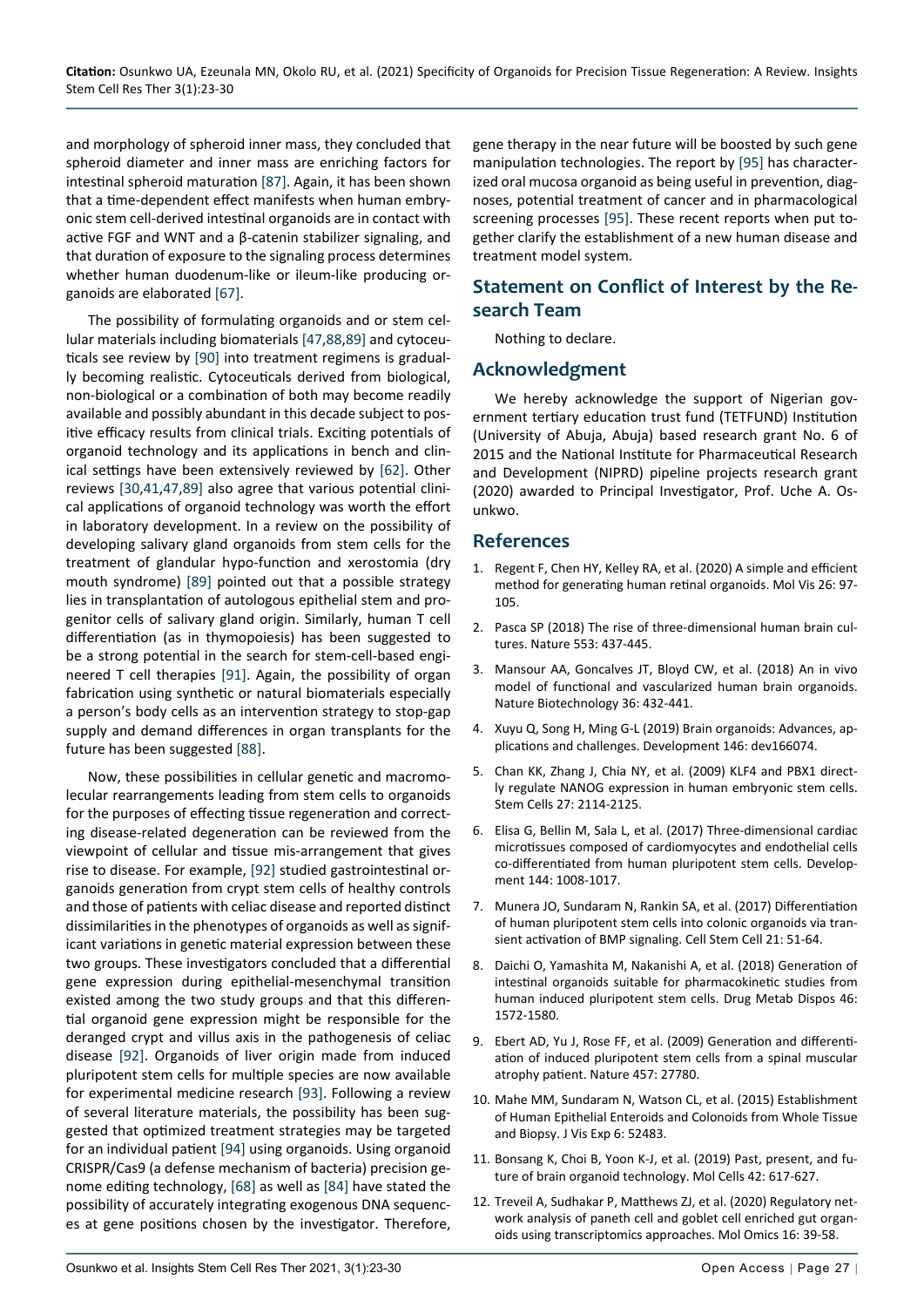- <span id="page-5-0"></span>13. Feng W, Jie K, Yi-Yao C, et al. (2018) Is human-induced pluripotent stem cell the best optimal? Chin Med J 131: 852-856.
- <span id="page-5-1"></span>14. Osunkwo UA, Ezeunala, Mercy N, et al. (2011) Optical microscope gross characterization of rat neonatal testicular germline stem cell expansion in vitro. International Journal of Genetics and Molecular Biology 3: 39-44.
- <span id="page-5-2"></span>15. [Daley GQ, Scadden DT \(2008\) Prospects for stem cell-based ther](https://pubmed.ncbi.nlm.nih.gov/18295571/)[apy. Cell 132: 544-548.](https://pubmed.ncbi.nlm.nih.gov/18295571/)
- <span id="page-5-29"></span>16. [Rodolfa KT \(2008\) Inducing pluripotency. Stem Book. \(ed\). The](https://www.ncbi.nlm.nih.gov/books/NBK27062/)  [Stem Cell Research Community, Stem Book.](https://www.ncbi.nlm.nih.gov/books/NBK27062/)
- <span id="page-5-7"></span>17. [Cosset E, Locatelli M, Marteyn A, et al. \(2019\) Human neural or](https://pubmed.ncbi.nlm.nih.gov/31305527/)[ganoids for studying brain cancer and neurodegenerative diseas](https://pubmed.ncbi.nlm.nih.gov/31305527/)[es. J Vis Exp 148.](https://pubmed.ncbi.nlm.nih.gov/31305527/)
- <span id="page-5-3"></span>18. [Gargiulo C, Pham VH, Hai NT, et al. \(2015\) Isolation and charac](https://www.scirp.org/journal/paperinformation.aspx?paperid=58449)[terization of multipotent and pluripotent stem cells from human](https://www.scirp.org/journal/paperinformation.aspx?paperid=58449)  [peripheral blood. Stem Cell Discovery 5: 19-32.](https://www.scirp.org/journal/paperinformation.aspx?paperid=58449)
- <span id="page-5-4"></span>19. Osunkwo UA, N Ezeunala Mercy, MO Duru Osunkwo, et al. (2009) A comparative study of the gross structure and distribution of spermatogonia-like cells in the testis of pre-pubertal and mature adult rats. Journal of Cell and Animal Biology 3: 202-207.
- <span id="page-5-5"></span>20. [Shoichi D, Sato T \(2015\) Mini-gut organoids: Reconstitution of](https://pubmed.ncbi.nlm.nih.gov/26436704/)  [the stem cell niche. Annu Rev Cell Dev Biol 31: 269-289.](https://pubmed.ncbi.nlm.nih.gov/26436704/)
- <span id="page-5-17"></span>21. [Barkauskas Christina E, Mei-I Chung, Fioret B, et al. \(2017\) Lung](https://pubmed.ncbi.nlm.nih.gov/28292845/)  [organoids: Current uses and future promise. Development 144:](https://pubmed.ncbi.nlm.nih.gov/28292845/)  [986-997.](https://pubmed.ncbi.nlm.nih.gov/28292845/)
- <span id="page-5-6"></span>22. [Comazzetto MS, Murphy M, Berto S, et al. \(2019\) Restricted](https://www.mendeley.com/catalogue/326149cf-5fd1-3362-9e7c-f5c97cb83e2f/)  [hematopoietic progenitors and erythropoiesis require scf from](https://www.mendeley.com/catalogue/326149cf-5fd1-3362-9e7c-f5c97cb83e2f/)  [leptin receptor+ niche cells in the bone marrow. Cell Stem Cell](https://www.mendeley.com/catalogue/326149cf-5fd1-3362-9e7c-f5c97cb83e2f/)  [24: 477-486.](https://www.mendeley.com/catalogue/326149cf-5fd1-3362-9e7c-f5c97cb83e2f/)
- <span id="page-5-10"></span>23. [Kazanis I, Lathia J, Moss L, et al. \(2008\) The neural stem cell mi](https://www.stembook.org/node/490)[croenvironment. Stem Book, \(ed\). The Stem Cell Research Com](https://www.stembook.org/node/490)[munity, Stem Book.](https://www.stembook.org/node/490)
- <span id="page-5-11"></span>24. [Murrow LM, Weber RJ, Gartner ZJ \(2017\) Dissecting the stem cell](https://pubmed.ncbi.nlm.nih.gov/28292846/)  [niche with organoid models: An engineering-based approach.](https://pubmed.ncbi.nlm.nih.gov/28292846/)  [Development 144: 998-1007.](https://pubmed.ncbi.nlm.nih.gov/28292846/)
- <span id="page-5-12"></span>25. [Martinez-AgostoJulian A, Hanna KA Mikkola, Hartenstein V, et al.](https://pubmed.ncbi.nlm.nih.gov/18056420/)  [\(2007\) The hematopoietic stem cell and its niche: A comparative](https://pubmed.ncbi.nlm.nih.gov/18056420/)  [view. Genes Dev 21: 3044-3060.](https://pubmed.ncbi.nlm.nih.gov/18056420/)
- <span id="page-5-21"></span>26. [Jonathan H, Kfoury Y, Scadden DT \(2016\) Hematopoietic stem](https://pubmed.ncbi.nlm.nih.gov/27193455/)  [cell niche in health and disease. Annu Rev Pathol 11: 555-581.](https://pubmed.ncbi.nlm.nih.gov/27193455/)
- <span id="page-5-13"></span>27. [Alice P, Sacchetti B, Corsi A, et al. \(2017\) Human umbilical cord](https://pubmed.ncbi.nlm.nih.gov/28292847/)  [blood-borne fibroblasts contain marrow niche precursors that](https://pubmed.ncbi.nlm.nih.gov/28292847/)  [form a bone marrow organoid in vivo. Development 144: 1035-](https://pubmed.ncbi.nlm.nih.gov/28292847/) [1044.](https://pubmed.ncbi.nlm.nih.gov/28292847/)
- <span id="page-5-14"></span>28. [Arai F, Suda T \(2008\) Quiescent stem cells in the niche. Stem](https://www.stembook.org/node/456)  [Book, \(ed\). The Stem Cell Research Community, Stem Book.](https://www.stembook.org/node/456)
- <span id="page-5-15"></span>29. [Chen X, Xu H, Yuan P, et al. \(2008\) Integration of external signal](https://pubmed.ncbi.nlm.nih.gov/18555785/)[ing pathways with the core transcriptional network in embryonic](https://pubmed.ncbi.nlm.nih.gov/18555785/)  [stem cells. Cell 133: 1106-1117.](https://pubmed.ncbi.nlm.nih.gov/18555785/)
- <span id="page-5-16"></span>30. [Herman V, Tatfo M, Shansky J, et al. \(1996\) Tissue-engineered](https://pubmed.ncbi.nlm.nih.gov/8934233/)  [skeletal muscle organoids gene therapy for reversible gene ther](https://pubmed.ncbi.nlm.nih.gov/8934233/)[apy. Hum Gene Ther 7: 2195-2200.](https://pubmed.ncbi.nlm.nih.gov/8934233/)
- <span id="page-5-18"></span>31. [Hay DC, Sutherland L, Clark J, et al. \(2004\) Oct-4 knockdown in](https://pubmed.ncbi.nlm.nih.gov/14990861/)[duces similar patterns of endoderm and trophoblast differenti](https://pubmed.ncbi.nlm.nih.gov/14990861/)[ation markers in human and mouse embryonic stem cells. Stem](https://pubmed.ncbi.nlm.nih.gov/14990861/)  [Cells 22: 225-235.](https://pubmed.ncbi.nlm.nih.gov/14990861/)
- 32. [Camus A, Perea-Gomez A, Moreau A, et al. \(2006\) Absence of](https://pubmed.ncbi.nlm.nih.gov/16678814/)  [nodal signaling promotes precocious neural differentiation in](https://pubmed.ncbi.nlm.nih.gov/16678814/)  [the mouse embryo. Dev Biol 295: 743-755.](https://pubmed.ncbi.nlm.nih.gov/16678814/)
- 33. [Ivanova N, Dobrin R, Lu R, et al. \(2006\) Dissecting self-renewal in](https://pubmed.ncbi.nlm.nih.gov/16767105/)  [stem cells with RNA interference. Nature 442: 533-538.](https://pubmed.ncbi.nlm.nih.gov/16767105/)
- <span id="page-5-35"></span>34. [Reynolds S, Ruohola-Baker H \(2008\) MicroRNA's role in germline](https://www.stembook.org/node/486)  [differentiation. The Stem Cell Research Community, Stem Book.](https://www.stembook.org/node/486)
- <span id="page-5-19"></span>35. [Chan KK, Zhang J, Chia NY, et al. \(2009\) KLF4 and PBX1 direct](https://europepmc.org/article/med/19522013)[ly regulate NANOG expression in human embryonic stem cells.](https://europepmc.org/article/med/19522013)  [Stem Cells 27: 2114-2125.](https://europepmc.org/article/med/19522013)
- <span id="page-5-20"></span>36. [Shenghui H, Nakada D, Morrison SJ \(2009\) Mechanisms of stem](https://pubmed.ncbi.nlm.nih.gov/19575646/)  [cell self-renewal. Annu Rev Cell Dev Biol 25: 377-406.](https://pubmed.ncbi.nlm.nih.gov/19575646/)
- <span id="page-5-8"></span>37. [Purton LE, Scadden DT \(2008\) The hematopoietic stem cell niche.](https://www.stembook.org/node/518)  [The Stem Cell Research Community, Stem Book.](https://www.stembook.org/node/518)
- <span id="page-5-22"></span>38. [Kazanis I, Lathia J, Moss L, et al. \(2008\) The neural stem cell](https://www.stembook.org/node/490)  [microenvironment. The Stem Cell Research Community, Stem](https://www.stembook.org/node/490)  [Book.](https://www.stembook.org/node/490)
- <span id="page-5-23"></span>39. [Boris G, Wu G, Bernemann C, et al. \(2010\) Conserved and di](https://pubmed.ncbi.nlm.nih.gov/20207225/)[vergent roles of FGF signaling in mouse epiblast stem cells and](https://pubmed.ncbi.nlm.nih.gov/20207225/)  [human embryonic stem cells. Cell Stem Cell 6: 215-226.](https://pubmed.ncbi.nlm.nih.gov/20207225/)
- <span id="page-5-24"></span>40. [Meritxell H, Knoblich JA, Lutolf MP, et al. \(2017\) The hope and](https://pubmed.ncbi.nlm.nih.gov/28292837/)  [the hype of organoid research. Development 144: 938-941.](https://pubmed.ncbi.nlm.nih.gov/28292837/)
- <span id="page-5-25"></span>41. [Jarno D, Clevers H \(2017\) Translational applications of adult](https://europepmc.org/article/med/28292843)  [stem cell-derived organoids. Development 144: 968-975.](https://europepmc.org/article/med/28292843)
- 42. [Guguen-Guillouzo C, Corlu A, Guillouzo A \(2010\) Stem cell-de](https://pubmed.ncbi.nlm.nih.gov/19815049/)[rived hepatocytes and their use in toxicology. Toxicology 270:](https://pubmed.ncbi.nlm.nih.gov/19815049/)  [3-9.](https://pubmed.ncbi.nlm.nih.gov/19815049/)
- 43. [Liu W, Deng Y, Liu Y, et al. \(2013\) Stem cell models for drug dis](https://pubmed.ncbi.nlm.nih.gov/23293059/)[covery and toxicology studies. J Biochem Mol Toxicol 27: 17-27.](https://pubmed.ncbi.nlm.nih.gov/23293059/)
- 44. [Csobonyeiova M, Polák S, Danisovic L \(2016\) Toxicity testing and](https://pubmed.ncbi.nlm.nih.gov/27128322/)  [drug screening using iPSC-derived hepatocytes, cardiomyocytes,](https://pubmed.ncbi.nlm.nih.gov/27128322/)  [and neural cells. Can J Physiol Pharmacol 94: 687-694.](https://pubmed.ncbi.nlm.nih.gov/27128322/)
- <span id="page-5-32"></span>45. [Little Melissa H \(2017\) Organoids: A special issue. Development](https://pubmed.ncbi.nlm.nih.gov/28292836/)  [144: 935-937.](https://pubmed.ncbi.nlm.nih.gov/28292836/)
- <span id="page-5-26"></span>46. [Xuan HB, Pek NMQ, Soh B-S \(2018\) Disease modeling using 3D](https://pubmed.ncbi.nlm.nih.gov/29561796/)  [organoids derived from human induced pluripotent stem cells.](https://pubmed.ncbi.nlm.nih.gov/29561796/)  [Int J Mol Sci 19: 936-953.](https://pubmed.ncbi.nlm.nih.gov/29561796/)
- <span id="page-5-27"></span>47. [Ninouk A, Defize LHK \(2017\) Dawn of the organoid era: 3D tissue](https://pubmed.ncbi.nlm.nih.gov/28220493/)  [and organ cultures revolutionize the study of development, dis](https://pubmed.ncbi.nlm.nih.gov/28220493/)[ease, and regeneration. Bioessays.](https://pubmed.ncbi.nlm.nih.gov/28220493/)
- <span id="page-5-28"></span>48. [Ruth L, Leeb CM, Shugartc EC, et al. \(2019\) Human organoids: A](https://pubmed.ncbi.nlm.nih.gov/31034354/)  [new dimension in cell biology. Mol Biol Cell 30: 1129-1137.](https://pubmed.ncbi.nlm.nih.gov/31034354/)
- <span id="page-5-30"></span>49. [Clevers H \(2016\) Modeling development and disease with organ](https://pubmed.ncbi.nlm.nih.gov/27315476/)[oids. Cell 165: 1586-1597.](https://pubmed.ncbi.nlm.nih.gov/27315476/)
- <span id="page-5-31"></span>50. [Rossi G, Manfrin A, Lutolf MP \(2018\) Progress and potential in](https://pubmed.ncbi.nlm.nih.gov/30228295/)  [organoid research. Nat Rev Genet 19: 671-687.](https://pubmed.ncbi.nlm.nih.gov/30228295/)
- <span id="page-5-9"></span>51. [McCauley Heather A, Wells JM \(2017\) Pluripotent stem cell-de](https://pubmed.ncbi.nlm.nih.gov/28292841/)[rived organoids: Using principles of developmental biology to](https://pubmed.ncbi.nlm.nih.gov/28292841/)  [grow human tissues in a dish. Development 144: 958-962.](https://pubmed.ncbi.nlm.nih.gov/28292841/)
- <span id="page-5-33"></span>52. [Choi KD, Yu J, Smuga-Otto K, et al. \(2009\) Hematopoietic and](https://pubmed.ncbi.nlm.nih.gov/19259936/)  [endothelial differentiation of human induced pluripotent stem](https://pubmed.ncbi.nlm.nih.gov/19259936/)  [cells. Stem Cells 27: 559-567.](https://pubmed.ncbi.nlm.nih.gov/19259936/)
- <span id="page-5-34"></span>53. [Yu J, Vodyanik M, Smuga-Otto K, et al. \(2007\) Induced pluripo](https://pubmed.ncbi.nlm.nih.gov/18029452/)[tent stem cell lines derived from human somatic cells. Science](https://pubmed.ncbi.nlm.nih.gov/18029452/)  [318: 1917-1920.](https://pubmed.ncbi.nlm.nih.gov/18029452/)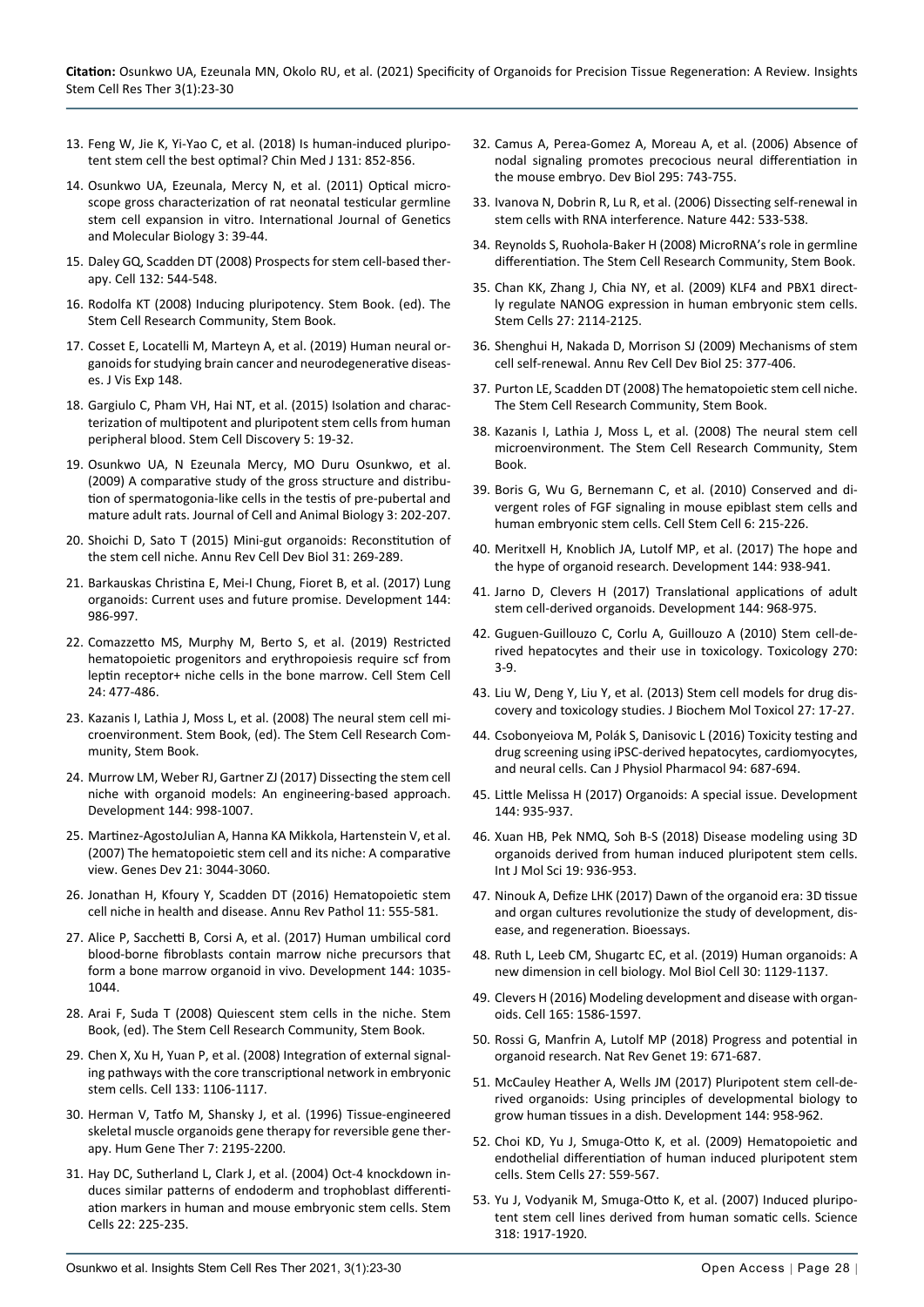- <span id="page-6-8"></span>54. [Takasato M, Er PX, Becroft M, et al. \(2014\) Directing human em](https://pubmed.ncbi.nlm.nih.gov/24335651/)[bryonic stem cell differentiation towards a renal lineage gener](https://pubmed.ncbi.nlm.nih.gov/24335651/)[ates a self-organizing kidney. Nat Cell Biol 16: 118-126.](https://pubmed.ncbi.nlm.nih.gov/24335651/)
- <span id="page-6-9"></span>55. [McCracken KW, Catá EM, Crawford CM, et al. \(2014\) Modelling](https://pubmed.ncbi.nlm.nih.gov/25363776/)  [human development and disease in pluripotent stem-cell de](https://pubmed.ncbi.nlm.nih.gov/25363776/)[rived gastric organoids. Nature 516: 400-404.](https://pubmed.ncbi.nlm.nih.gov/25363776/)
- <span id="page-6-10"></span>56. [McCracken KW, Aihara E, Martin B, et al. \(2017\) Wnt/β-catenin](https://app.dimensions.ai/details/publication/pub.1012074107)  [promotes gastric fundus specification in mice and humans. Na](https://app.dimensions.ai/details/publication/pub.1012074107)[ture 541: 182-187.](https://app.dimensions.ai/details/publication/pub.1012074107)
- <span id="page-6-11"></span>57. [Spence JR, Mayhew CN, Rankin SA, et al. \(2011\) Directed differ](https://pubmed.ncbi.nlm.nih.gov/21151107/)[entiation of human pluripotent stem cells into intestinal tissue in](https://pubmed.ncbi.nlm.nih.gov/21151107/)  [vitro. Nature 470: 105-109.](https://pubmed.ncbi.nlm.nih.gov/21151107/)
- <span id="page-6-12"></span>58. [Dye BR, Hill DR, Ferguson MAH, et al. \(2015\) In vitro generation of](https://elifesciences.org/articles/05098)  [human pluripotent stem cell derived lung organoids. Elife 4: e05098.](https://elifesciences.org/articles/05098)
- <span id="page-6-13"></span>59. [Lancaster MA, Renner M, Martin CA, et al. \(2013\) Cerebral or](https://pubmed.ncbi.nlm.nih.gov/23995685/)[ganoids model human brain development and microcephaly.](https://pubmed.ncbi.nlm.nih.gov/23995685/)  [Nature 501: 373-379.](https://pubmed.ncbi.nlm.nih.gov/23995685/)
- <span id="page-6-14"></span>60. [Nakano T, Ando S, Takata N, et al. \(2012\) Self-formation of optic](https://pubmed.ncbi.nlm.nih.gov/22704518/)  [cups and storable stratified neural retina from human ESCs. Cell](https://pubmed.ncbi.nlm.nih.gov/22704518/)  [Stem Cell 10: 771-785.](https://pubmed.ncbi.nlm.nih.gov/22704518/)
- <span id="page-6-15"></span>61. [Valentina B, Destrade M, Goriely A \(2020\) Mechanics of human](https://journals.aps.org/pre/abstract/10.1103/PhysRevE.101.022403)  [brain organoids. Phys Rev E 101: 022403.](https://journals.aps.org/pre/abstract/10.1103/PhysRevE.101.022403)
- <span id="page-6-16"></span>62. [Takahashi T \(2018\) Organoids for drug discovery and personal](https://europepmc.org/article/med/30113875)[ized medicine. Annual Review of Pharmacology and Toxicology](https://europepmc.org/article/med/30113875)  [59: 447-462.](https://europepmc.org/article/med/30113875)
- <span id="page-6-0"></span>63. [Li Y, Wu Q, Sun X, et al. \(2020\) Organoids as a powerful model for](https://pubmed.ncbi.nlm.nih.gov/32256609/)  [respiratory diseases. Stem Cells Int.](https://pubmed.ncbi.nlm.nih.gov/32256609/)
- <span id="page-6-1"></span>64. [Agnieska B, Treutlein B, Gray Camp J \(2019\) High-throughput](https://pubmed.ncbi.nlm.nih.gov/30504008/)  [single-cell transcriptomics on organoids. Curr Opin Biotechnol](https://pubmed.ncbi.nlm.nih.gov/30504008/)  [55: 167-171.](https://pubmed.ncbi.nlm.nih.gov/30504008/)
- <span id="page-6-2"></span>65. [Hanxiao X, Lyu X, Yi M, et al. \(2018\) Organoid technology and](https://pubmed.ncbi.nlm.nih.gov/30219074/)  [applications in cancer research. J Hematol Oncol 11: 116.](https://pubmed.ncbi.nlm.nih.gov/30219074/)
- <span id="page-6-3"></span>66. [Hanxiao X, Jiao Y, Qin S, et al. \(2018\) Organoid technology in dis](https://www.ncbi.nlm.nih.gov/pmc/articles/PMC6282260/)[ease modelling, drug development, personalized treatment and](https://www.ncbi.nlm.nih.gov/pmc/articles/PMC6282260/)  [regeneration medicine. Exp Hematol Oncol 7: 30.](https://www.ncbi.nlm.nih.gov/pmc/articles/PMC6282260/)
- <span id="page-6-4"></span>67. [Yu-Hwai T, Nattiv R, Dedhia PH, et al. \(2017\) In vitro patterning](https://pubmed.ncbi.nlm.nih.gov/27927684/)  [of pluripotent stem cell-derived intestine recapitulates in vivo](https://pubmed.ncbi.nlm.nih.gov/27927684/)  [human development. Development 144: 1045-1055.](https://pubmed.ncbi.nlm.nih.gov/27927684/)
- <span id="page-6-5"></span>68. [Driehuis E, Clevers H \(2017\) CRISPR/Cas 9 genome editing and its](https://pubmed.ncbi.nlm.nih.gov/28126704/)  [applications in organoids. Am J Physiol Gastrointest Liver Physiol](https://pubmed.ncbi.nlm.nih.gov/28126704/)  [312: G257-G265.](https://pubmed.ncbi.nlm.nih.gov/28126704/)
- <span id="page-6-6"></span>69. [Strubberg Ashlee M, Liu J, Walker NM, et al. \(2018\) Cftr modu](https://www.sciencedirect.com/science/article/pii/S2352345X17301741)[lates wnt/b-catenin signaling and stem cell proliferation in mu](https://www.sciencedirect.com/science/article/pii/S2352345X17301741)[rine intestine. Cell Mol Gastroenterol Hepatol 5: 253-271.](https://www.sciencedirect.com/science/article/pii/S2352345X17301741)
- <span id="page-6-7"></span>70. Ahmad A-M, Tian B, Efstathiou NE, et al. (2019) Receptor interacting protein kinase 3 (RIP3) regulates iPSCs generation through modulating cell cycle progression genes. Stem Cell Research 35: 101387.
- <span id="page-6-17"></span>71. Xiao Q, Sufi J, Vlckova P, et al. (2019) Single-cell signalling analysis of heterocellular organoids. bioRxiv 5: 1-7.
- <span id="page-6-18"></span>72. [Akihiro A, Aihara E, Watson C, et al. \(2017\) Paracrine signals](https://pubmed.ncbi.nlm.nih.gov/28275009/)  [regulate human liver organoid maturation from induced plurip](https://pubmed.ncbi.nlm.nih.gov/28275009/)[otent stem cells. Development 144: 1056-1064.](https://pubmed.ncbi.nlm.nih.gov/28275009/)
- <span id="page-6-19"></span>73. [Fenfang W, Wu D, Ren Y, et al. \(2019\) Generation of hepato](https://pubmed.ncbi.nlm.nih.gov/30630011/)[biliary organoids from human induced pluripotent stem cells. J](https://pubmed.ncbi.nlm.nih.gov/30630011/)  [Hepatol 70: 1145-1158.](https://pubmed.ncbi.nlm.nih.gov/30630011/)
- <span id="page-6-26"></span>74. [Laura L, Karaz S, Stuelsatz P, et al. \(2019\) Aging disrupts mus](https://pubmed.ncbi.nlm.nih.gov/30686765/)[cle stem cell function by impairing matricellular wisp1 secretion](https://pubmed.ncbi.nlm.nih.gov/30686765/)  [from fibro-adipogenic progenitors. Cell Stem Cell 24: 433-446.](https://pubmed.ncbi.nlm.nih.gov/30686765/)
- <span id="page-6-29"></span>75. [Yangfei X, Tanaka Y, Cakir B, et al. \(2019\) HESC-derived thalamic](https://pubmed.ncbi.nlm.nih.gov/30799279/)  [organoids form reciprocal projections when fused with cortical](https://pubmed.ncbi.nlm.nih.gov/30799279/)  [organoids. Cell Stem Cell 24: 487-497.](https://pubmed.ncbi.nlm.nih.gov/30799279/)
- <span id="page-6-30"></span>76. [Amelie M-H, Seet CS, Li S, et al. \(2019\) organoid-induced differ](https://pubmed.ncbi.nlm.nih.gov/30661959/)[entiation of conventional t cells from human pluripotent stem](https://pubmed.ncbi.nlm.nih.gov/30661959/)  [cells. Cell Stem Cell 24: 376-389.](https://pubmed.ncbi.nlm.nih.gov/30661959/)
- <span id="page-6-31"></span>77. [Silva Teresa P, Cotovio JP, Bekman E, et al. \(2019\) Design prin](https://www.hindawi.com/journals/sci/2019/4508470/)[ciples for pluripotent stem cell-derived organoid engineering.](https://www.hindawi.com/journals/sci/2019/4508470/)  [Engineering Cell Systems.](https://www.hindawi.com/journals/sci/2019/4508470/)
- <span id="page-6-32"></span>78. Kratochvil Michael J, Seymour AJ, Li TL, et al. (2019) Engineered materials for organoid systems. Nature Reviews Materials 4: 606-622.
- <span id="page-6-33"></span>79. [Nicola V, Campos V, Girotra M, et al. \(2019\) The NAD-boost](https://pubmed.ncbi.nlm.nih.gov/30849366/)[er nicotinamide riboside potently stimulates hematopoiesis](https://pubmed.ncbi.nlm.nih.gov/30849366/)  [through increased mitochondrial clearance. Cell Stem Cell 24:](https://pubmed.ncbi.nlm.nih.gov/30849366/)  [405.e7-418.e7.](https://pubmed.ncbi.nlm.nih.gov/30849366/)
- <span id="page-6-20"></span>80. [Lewis Sophia K, Nachun D, Martin MG, et al. \(2020\) DNA methyl](https://pubmed.ncbi.nlm.nih.gov/31805439/)[ation analysis validates organoids as a viable model for studying](https://pubmed.ncbi.nlm.nih.gov/31805439/)  [human intestinal aging. Cell Mol Gastroenterol Hepatol 9: 527-](https://pubmed.ncbi.nlm.nih.gov/31805439/) [541.](https://pubmed.ncbi.nlm.nih.gov/31805439/)
- <span id="page-6-21"></span>81. [Norman S, Tsukamoto Y, Kujala P, et al. \(2017\) Intestinal epithe](https://pubmed.ncbi.nlm.nih.gov/28292848/)[lial organoids fuse to form self-organizing tubes in floating colla](https://pubmed.ncbi.nlm.nih.gov/28292848/)[gen gels. Development 144: 1107-1112.](https://pubmed.ncbi.nlm.nih.gov/28292848/)
- <span id="page-6-22"></span>82. [Nick M, Kim S, Krainc D \(2020\) Organoid and pluripotent stem](https://pubmed.ncbi.nlm.nih.gov/31899983/)  [cells in parkinson's disease modeling: An expert view on their](https://pubmed.ncbi.nlm.nih.gov/31899983/)  [value to drug discovery. Expert Opin Drug Discov 15: 427-441.](https://pubmed.ncbi.nlm.nih.gov/31899983/)
- <span id="page-6-23"></span>83. [Jamieson Paul R, Dekkers JF, Rios AC, et al. \(2017\) Derivation of](https://pubmed.ncbi.nlm.nih.gov/27993977/)  [a robust mouse mammary organoid system for studying tissue](https://pubmed.ncbi.nlm.nih.gov/27993977/)  [dynamics. Development 144: 1065-1071.](https://pubmed.ncbi.nlm.nih.gov/27993977/)
- <span id="page-6-24"></span>84. [Benedetta A, Hendriks D, Beumer J, et al. \(2020\) Fast and effi](https://pubmed.ncbi.nlm.nih.gov/32123335/)[cient generation of knock-in human organoids using homolo](https://pubmed.ncbi.nlm.nih.gov/32123335/)[gy-independent CRISPR/Cas9 precision genome editing. Nat Cell](https://pubmed.ncbi.nlm.nih.gov/32123335/)  [Biol 22: 321-331.](https://pubmed.ncbi.nlm.nih.gov/32123335/)
- <span id="page-6-25"></span>85. [Se-Jin Y, Elahi LS, Pașca AM, et al. \(2019\) Reliability of human](https://pubmed.ncbi.nlm.nih.gov/30573846/)  [cortical organoid generation. Nat Methods 16: 75-78.](https://pubmed.ncbi.nlm.nih.gov/30573846/)
- <span id="page-6-27"></span>86. [Nina K, Pratscher B, Meneses AMC, et al. \(2020\) Generation of](https://www.ncbi.nlm.nih.gov/pmc/articles/PMC7226743/)  [differentiating and long-living intestinal organoids reflecting the](https://www.ncbi.nlm.nih.gov/pmc/articles/PMC7226743/)  [cellular diversity of canine intestine. Cells 9: 822.](https://www.ncbi.nlm.nih.gov/pmc/articles/PMC7226743/)
- <span id="page-6-28"></span>87. [Natasha A, Alsous JI, Guggenheim JW, et al. \(2017\) A process](https://pubmed.ncbi.nlm.nih.gov/28174251/)  [engineering approach to increase organoid yield. Development](https://pubmed.ncbi.nlm.nih.gov/28174251/)  [144: 1128-1136.](https://pubmed.ncbi.nlm.nih.gov/28174251/)
- <span id="page-6-34"></span>88. [Piyush B, Schweller RM, Khademhosseini A, et al. \(2014\) 3D Bio](https://pubmed.ncbi.nlm.nih.gov/24905875/)[fabrication strategies for tissue engineering and regenerative](https://pubmed.ncbi.nlm.nih.gov/24905875/)  [medicine. Annu Rev Biomed Eng 16: 247-276.](https://pubmed.ncbi.nlm.nih.gov/24905875/)
- <span id="page-6-35"></span>89. [Isabelle L, Movahednia MM, Adine C, et al. \(2017\) Salivary gland](https://pubmed.ncbi.nlm.nih.gov/27406006/)  [regeneration: Therapeutic approaches from stem cells to tissue](https://pubmed.ncbi.nlm.nih.gov/27406006/)  [organoids. Stem Cells 35: 97-105.](https://pubmed.ncbi.nlm.nih.gov/27406006/)
- <span id="page-6-36"></span>90. [Osunkwo UA, Okolo RU, Bassi PU, et al. \(2020\) Stem cell dynam](https://scholars.direct/Articles/stem-cell-research/iscrt-2-002.php?jid=stem-cell-research)[ics and cytoceuticals for therapeutics and toxicity screening: A](https://scholars.direct/Articles/stem-cell-research/iscrt-2-002.php?jid=stem-cell-research)  [review. Insights Stem Cell Res Ther 2: 15-22.](https://scholars.direct/Articles/stem-cell-research/iscrt-2-002.php?jid=stem-cell-research)
- <span id="page-6-37"></span>91. [Seet Christopher S, He C, Bethune MT, et al. \(2017\) Generation](https://pubmed.ncbi.nlm.nih.gov/28369043/)  [of mature T cells from human hematopoietic stem and progeni](https://pubmed.ncbi.nlm.nih.gov/28369043/)[tor cells in artificial thymic organoids. Nat Methods 14: 521-530.](https://pubmed.ncbi.nlm.nih.gov/28369043/)